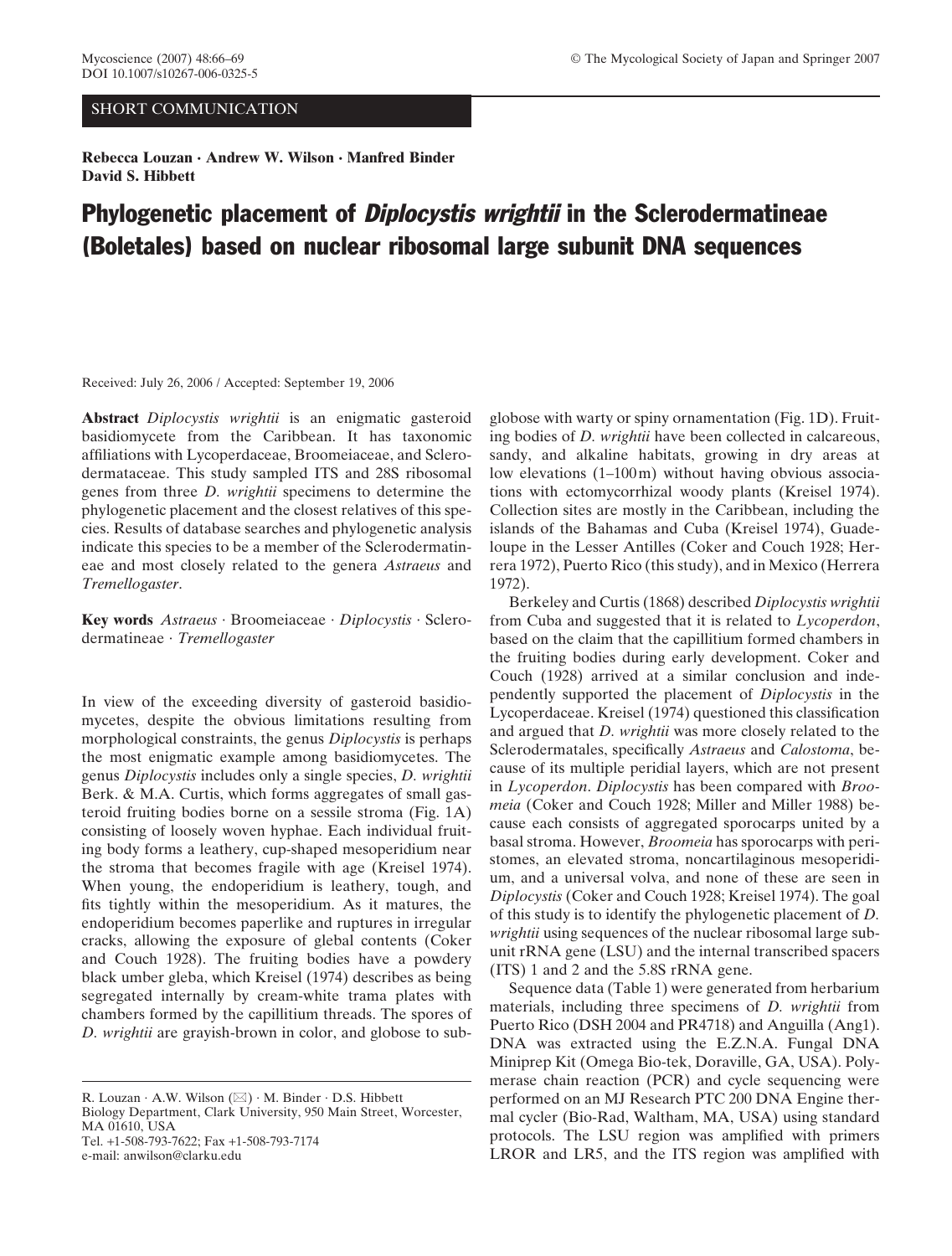**Fig. 1.** *Diplocystis*, *Tremellogaster*, and *Astraeus*. **A** Profiles of the bottom and top of *Diplocystis wrightii* fruiting bodies from St. John, Virgin Islands (USA) (*1*) and Anguilla (*2*). **B** *Tremellogaster surinamensis*: different stages of development, section and surface view. **C** *Astraeus hygrometricus*. **D** Spores of *Diplocystis wrightii* are globose, thick walled with warty ornamentation (×100). Bars **A** 1 cm; **D** 5 µm. (Photo credits: **A**, **D**, A.W. Wilson; **B**, M.C. Aime; **C**, P.B. Matheny)

Table 1. Specimen identification, collection information and Genbank accession numbers for 28S sequences generated in this study

| Specimen ID      | <b>Species</b>         | Date        | Origin                                             | Genbank number |
|------------------|------------------------|-------------|----------------------------------------------------|----------------|
| MB 05-029        | Astraeus hygrometricus | 7/10/05     | U.S.A., Massachusetts, Cape Cod                    | DO682996       |
| Arora 02-121     | <i>Astraeus</i> sp.    | 8/18/02     | Thailand, Udon Thani Province                      | DO644133       |
| Arora 00-17      | <i>Astraeus</i> sp.    | June 2000   | Cambodia, Near Ankor Wat                           | DO517425       |
| Ang1             | Diplocystis wrightii   | 7/10/93     | United Kingdom, Lesser Antilles, Anguilla          | DO644134       |
| PR4718           | Diplocystis wrightii   | 12/23/97    | Puerto Rico, Rio Grande, near Loiza                | DO644135       |
| <b>OSC 27549</b> | Pisolithus albus       | 2002        | Australia                                          | DO682997       |
| MB 97-055        | Rhizopogon obtextus    | 8/23/97     | Germany, Bavaria, Regensburg                       | DO682998       |
| <b>BZ3961</b>    | Scleroderma bermudense | 11/22/04    | Belize, Inner Cayes                                | DO644137       |
| MCA242           | Scleroderma bovista    | 5/10/96     | U.S.A., North Carolina, Coweeta Station, Macon Co. | DO644138       |
| 27936            | Scleroderma laeve      |             |                                                    | DO683003       |
| OSC 24605        | Scleroderma macalpinei | August 1999 | Australia                                          | DO682999       |
| 594              | Scleroderma polyrhizum | 9/3/86      | U.S.A., Oregon                                     | DO683000       |
| Arora 99-193     | Scleroderma sp.        | 1999        | China, Yunnan, Lu Feng                             | DO644136       |
| CBS 207.76       | Suillus pinorigidus    | April 1976  | U.S.A.                                             | DO683001       |
| 8328             | Veligaster columnaris  | 6/11/04     | Costa Rica, Puntarenas, Cota Brus, Sitio Tinieblas | DO683002       |

primers ITS1F (Gardes and Bruns 1993) and ITS4 (White et al. 1990). Cycle sequencing used the primers already listed, plus LR3 and LR3R (Vilgalys and Hester 1990). Information for specimens and DNA used in this study can be accessed on the Clark Fungal Database (http://www. clarku.edu/faculty/dhibbett/clarkfungaldb/).

One ITS sequence (DQ644139) and three LSU sequences (see Table 1) of *D. wrightii* were used to query the Gen-Bank (www.ncbi.nih.gov/Genbank/) and UNITE (http:// unite.ut.ee) databases via BLAST. Searches using ITS sequence recovered multiple sequences of *Pisolithus* sp. and *Scleroderma* sp., suggesting that *Diplocystis* is placed in the Sclerodermatineae (no other genera of Sclerodermatineae are represented by ITS sequences in either database). The LSU BLAST search of Genbank recovered sequences of *Pisolithus*, *Scleroderma*, *Gyroporus*, and *Astraeus*, again indicating a placement of *D. wrightii* within the Sclerodermatineae.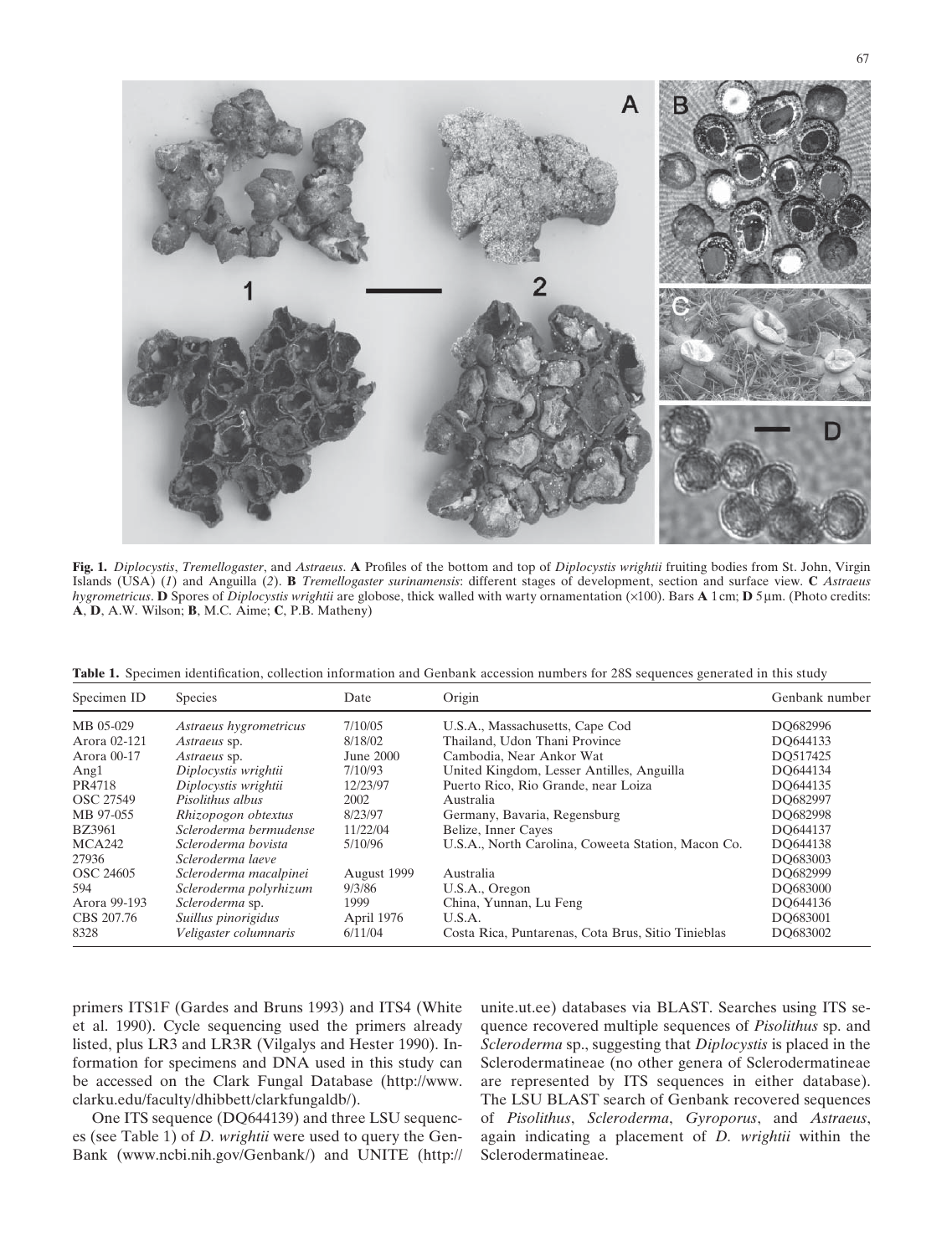

**Fig. 2.** Bayesian MCMCMC consensus tree using a GTR + I + G model of evolution. *Numbers* above branches are Bayesian posterior probabilities (*bold type*) and maximum parsimony bootstrap percentages (*nonbold type*). *Branches in bold* indicate lineages with a gasteroid morphology

Fifteen newly generated LSU sequences were aligned with 39 published boletoid sequences (see Fig. 2 for Gen-Bank accession numbers) using Clustal X 1.81 (Thompson et al. 1997) followed by manual adjustment in MacClade version 4.03 (Maddison and Maddison 2001). The dataset consists of 43 ingroup Sclerodermatineae taxa and 11 outgroup sequences and has been deposited in TreeBASE (http://www.treebase.org/treebase/) as S1621.

Phylogenetic analyses were performed on a Macintosh G4 and a Linux cluster in the Clark University Center for Scientific Computing. Parsimony analysis in PAUP\* version 4.0b10 (Swofford 2002) used 1000 heuristic searches